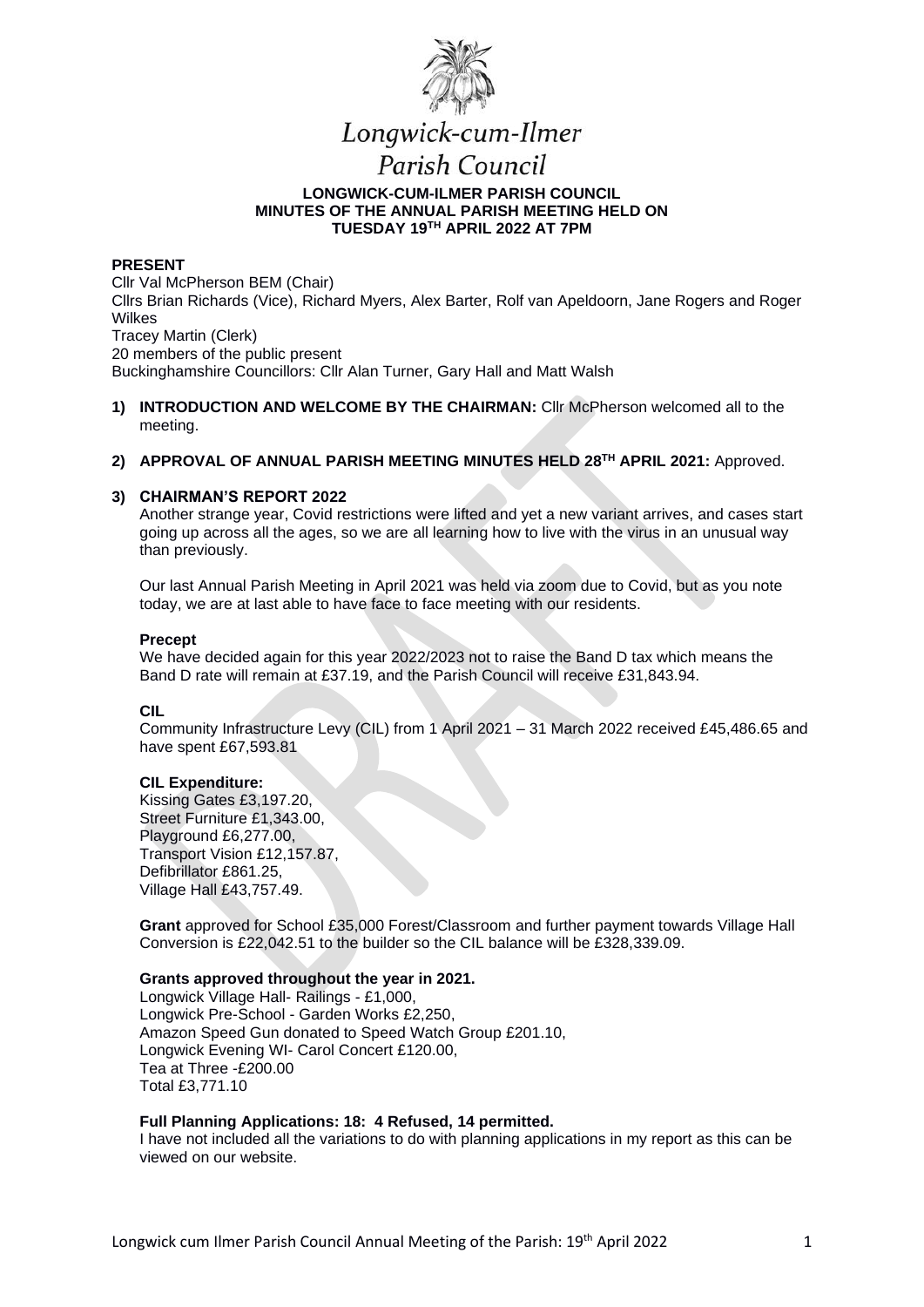

## **Longwick Transport Vision Plan which includes the whole Parish.**

Our Parish Traffic and Travel Survey is the most predominant project, which is a long-term initiative and will hopefully be implemented over the next few years.

Zoom meetings took place in June by our Consultant for those who wished to ask further questions. Once everything had been completed a proposed face to face presentation was to take place on 23 July. Unfortunately, due to our consultant catching Covid, he was unable to take part, but the Parish Council decided to go ahead with a presentation via Information panels showing what the parishioners had suggested and further copies of the questionnaire were provided using a QR code to reply including hard copies for those who preferred this method.

In September, a draft report on LTV was circulated to the Councillors for discussions on the consultations, questionnaire, and site visits.

In November, the Parish Councillors received a Presentation by Steve Essex on the whole project to date, and the final report of eighty-three pages given to the Councillors and our Buckinghamshire Councillors at the beginning of the New Year.

The main issue was speeding and speed limits so Cllrs Richards and McPherson drove around the parish noting where the speed limits should be reduced prior to a presentation to the three Buckinghamshire Councillors.

Since then, the Council have produced maps to show the changes of speed across the whole parish and a further meeting is being arranged to meet the three Buckinghamshire Risborough Ward Councillors with our Planning Consultant to put forward the suggestions before doing a presentation to Steve Broadbent the cabinet minister for Transport.

## **Bar Lane.**

Issues raised by residents and the Parish Council over the last two and half years concerning the number of accidents that have happened on the cross- roads and speed of traffic on this lane.

Originally the request was for a Vehicle Activated sign to be put by Bar Lane junction with the A4129 Thame Road but following further discussions it was agreed that signage and surface improvement are to be applied to Bar Lane and the junction with the A4129 Thame Road and the junction itself.

The Parish Council has now been successful in receiving match funding for this improvement work to take place with the North -West Chiltern Community Board. Total cost amounts to £11,677.65 which the Parish Council will pay 50%.

We are now waiting for a date when Transport for Bucks will be able to start this work.

#### **Kissing Gates**

The Parish Council to date has put in over 48 Kissing gate across the parish plus eight ordinary ones and some residents have given compliments on this project.

## **Village Hall Project- Conversion.**

In August, a meeting was arranged to consider and approve quotes for the Village Hall Renovations. All quotes from a number of builders were redacted and a scoring matrix and report circulated to the Councillors ahead of meeting.

A vote was taken, and Contractor A chosen. At this stage, no Councillors were aware of the builder's name.

At the September meeting once, everything had been agreed with the VH Committee and Parish Council it was only then that the Councillors were informed that the Builder chosen was Robert Kirby Professional Building Services Ltd. Total cost of project is £65,800. Additional quote for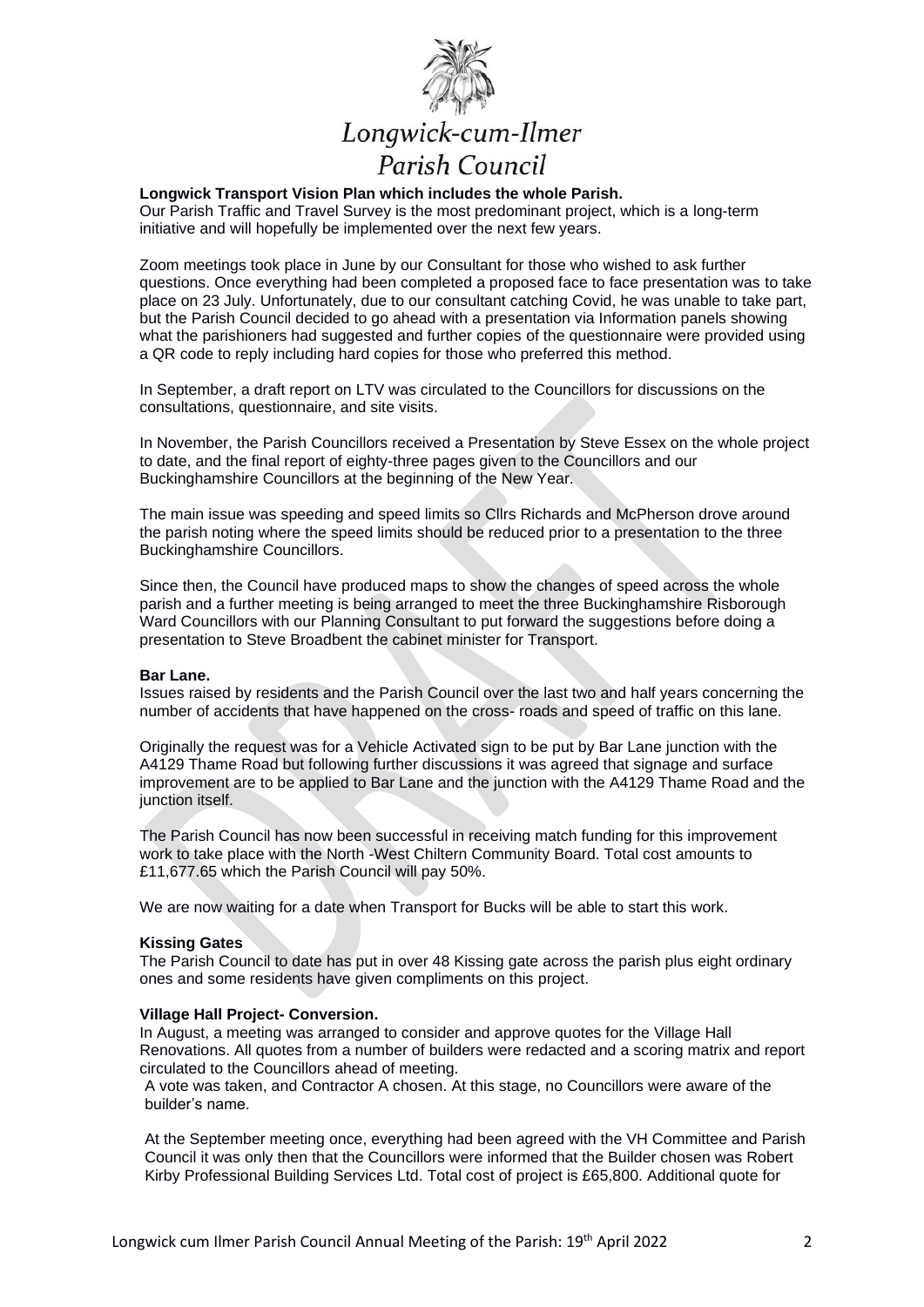

# Longwick-cum-Ilmer Parish Council

smoke and heat alarms were approved at a cost of £1400. The conversion has already started and hopefully will be complete by the end of April in time for the fete.

The PC said thank you to Cllrs Richards and Cllr Myers for their work on this project.

### **Children's Play Area**

The PC decided to add another piece of Play equipment for the younger children in the play area. A new Tractor was the favoured choice. The total cost was £4855 but received £2,400 from a parent fund towards this equipment.

We also added three new benches to this area and put new synthetic grass and timber edging around the new play equipment, to prevent children from having mishaps.

The PC thanked Cllr Barter and our Clerk Tracey Martin for their involvement.

#### **Longwick Church of England School**

From our CIL money we are giving a grant of £35,000 which had been agreed back in 2019 to develop a Forest School and create a permanent Outdoor Learning Space which will benefit all children improving their social skills and well -being.

#### **Grant for Pre-school**

We agreed a grant application of £2,250 from Pre-school for the picket fence they required to go around their Play Area.

## **The Royal Society for the Prevention of Accidents (RoSPA)**

Our Annual RoSPA report on the Playing Field and children's play area requiring repairs to play equipment items, the cableway and MUGA topsoil on the Playing Field at a cost of £1730 has been completed.

#### **Defibrillator**

A Defibrillator had been requested by Ilmer residents and the Parish Council agreed to pay £1609.50, with the residents contributed £500 towards the cost.

## **Flower Planters**

Our Flower Planters around the entries to the village have been maintained by Jane & Cllr Rolf van Apeldoorn, and the Parish Council would like to say thank you for doing this in all weathers, not an easy task when the grass is long and overgrown

## **Waste Bins**

We added extra new Waste Bins around the Playing field encouraging people to use the bins and not the field to leave their litter

#### **Anti-Social behaviour**

Having received complaints from residents in the early part of the year with young people using their off-rode motor bikes and E-scooters going across the Playing Field it was decided to purchase two large A3 signs stating that these motorised bikes were not allowed to be rode or driven on the field.

On top of this there were a group of youngsters causing anti-social behaviour on the Playing field either playing loud music and drinking in the evenings and other times groups of youths gathering smoking drinking and dealing drugs by the Roundel.

The police had been called on occasions and came out to deal with the situations but were not always able to follow up due to having limited resources and being deployed elsewhere. Our local police however had been patrolling the Playing field at various times and the youths had been spoken to.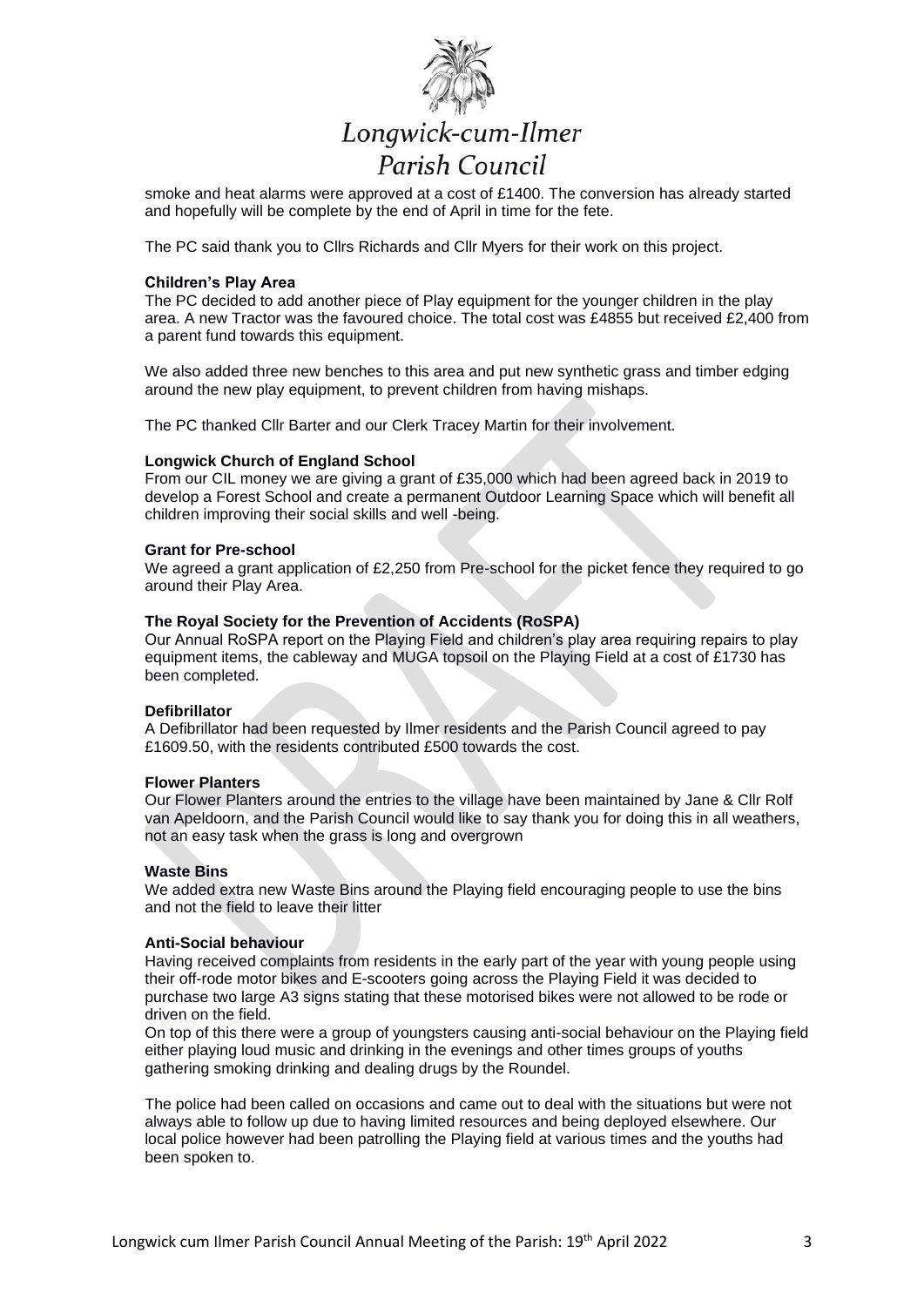

# Longwick-cum-Ilmer Parish Council

Our ANPR was valuable in picking up number plates of cars that were causing concerns with their actions especially extremely late at night and early morning. All details had been passed to Thames Valley Police.

The Parish Council investigated a possibility of hiring Security Guards to try and prevent the antisocial activities both in the Playing field and Car Park, but the Police advised against this idea.

### **Dog Waste**

Complaints had been received stating that a minority of Dog owners do not pick up after their dog on the field and pavements. The PC decided to buy extra signs warning owners that they can be fined if they leave their dog mess behind, and an extra-large sign was placed in the Children's Play Area stating that No Dogs allowed as parents had complained that Dog Owners were not reading the small sign by the gate entrance into this area.

#### **Safety around Watercourses.**

Concerns had been raised over the water safety next to the gate by Wickfield's entrance to the field, so it was agreed to install a fence preventing a child or adult from slipping or falling into the water ditch below.

The bridge over the stream into the Playing Field also raised concerns especially when it has been raining as it becomes very slippery. Our Clerk Tracey Martin has contacted the Rights of Way to deal with this problem.

## **PC Remembrance Service**

The PC thanked Rolf van Apeldoorn for doing an excellent Remembrance Service, the WI for decorating the War Memorial and the Logs for clearing the area.

Cllr McPherson stated that a pathway down to the War Memorial is being investigated because when it rains or there has been frost it becomes very slippery.

## **Christmas Tree**

Lights bought for the Christmas Tree in the field did not display as instructed by the box, so it meant that any Parish Councillor who was on the field at any time would turn the lights off or on as required. Hasten to say new lights will be bought for this year.

## **Emergency Plan**

The Emergency Plan now known as Community Resilience Plan has been updated, by Cllr Rolf van Apeldoorn and is now on or website.

## **Platinum Jubilee Celebrations**

The PC Platinum Jubilee Celebrations is well underway, and the date chosen is Saturday 4 June from 12.00 – 4.00pm on the Playing Field. Everyone is welcome. We have added details in the Spring/Summer Parish Newsletter about the event which should have landed on every resident's mat within the Parish, and on our Facebook page and website. It should be a fun day for everyone.

## **Thank you**

Before I close my report, I would like to say thank you to our Clerk Tracey Martin for all her hard work over the last year and beginning of this year and to all the Councillors who have taken on extra projects and ones that are still ongoing and not forgetting our three Buckinghamshire Councillors who have kept us informed and updated on concerns around the Area and taken concerns to the various Buckinghamshire Departments on our behalf.

Valerie McPherson BEM, Chair Longwick-cum-Ilmer Parish Council 19 April 2022.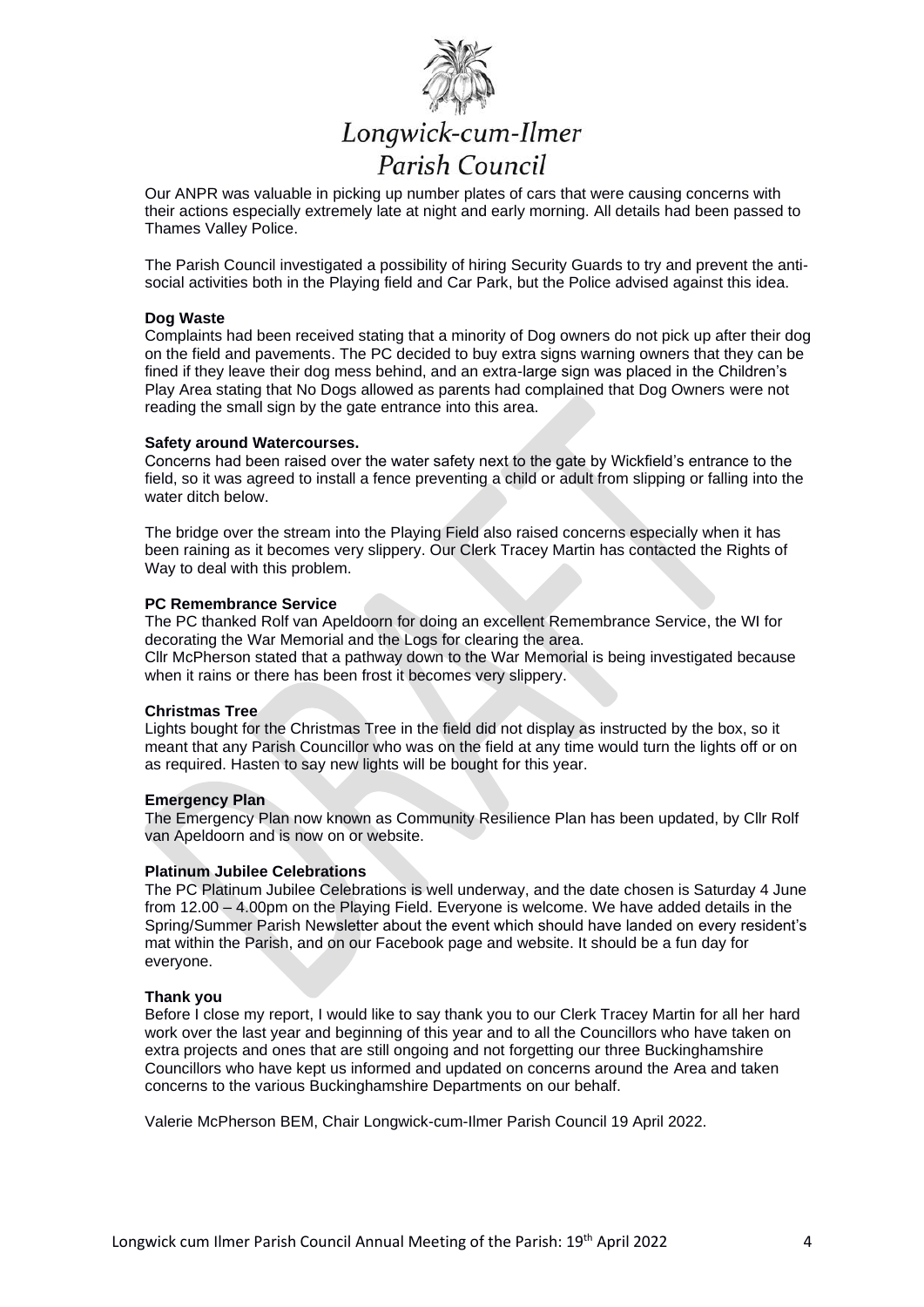

# **4) BUCKINGHAMSHIRE COUNCIL REPORT FROM THE RISBOROUGH WARD COUNCILLORS:**

**a)** Cllr Turner stated that there are currently two large applications which have been received in relation to the Princes Risborough expansion which will impact the highways in Longwick. Between the two developments there will be around 1,500 houses and Buckinghamshire Council is ensuring that the developers keep to what has been agreed specifically in regards to infrastructure. In the short term there will be an increase in construction traffic on the Thame Road and this will be monitored. Questions were taken:

Q: Is the 1500 homes part of the original plan. Cllr Turner confirmed that it was. Q: Will the communities be integrated or separated. Cllr Turner confirmed that it would be integrated and that there will be lots of walking and cycling routes.

Q: Is the relief road as per the original plan. Cllr Turner confirmed it is as per the plan. Q: A concern was raised in the increase in heavy traffic, pressure on the roads and the potholes and deterioration. Cllr Turner stated that a Road Traffic Management plan will be put in place before any development starts which will be monitored ongoing.

Q: The relief road brings issues to the Sportsman roundabout i.e., traffic, speed and volume which are already an issue, how will this be addressed. Cllr Turner stated that the Parish Council are looking at traffic measures and that once the planning applications have been received the impact on highways will be looked at as a top priority.

Q: Thame Road 20mph proposal only covers half of the road and it is an accident waiting to happen and asked whether speed cameras at both ends of the village be considered. Cllr Turner stated that the Risborough Ward Councillors support the Parish Council with their Traffic Consultation. Cllr McPherson added that the Parish Council are looking at various speed reductions in the Parish and once they have been discussed with the Risborough Ward Councillors a meeting will take place with the Cabinet Member for Transport.

Q: Why can the County Council not do something about the Sportsman roundabout where three people have been killed. Cllr Turner responded that the Unitary Council will be looking at the next local plan which will be critical and that highways will be an important area which requires a broad vision.

Q: Concern with the one entrance and exit to Wickfield's and vans and cars parked in Chestnut Way which obstruct drivers view when turning and it is an accident waiting to happen. Cllr McPherson stated that the Parish Council had raised the issue of cars parking near the junction with the Police. The entrance and exit to Wickfield's was raised as a concern when the planning application was reviewed by the Parish Council. Q: How can residents report a cause of concern. Cllr McPherson stated that FixMyStreet can be used to report any issues or concerns.

- **b)** Cllr Walsh stated that he is a member of the North West Chilterns Community Board and asked if there are any local community groups who require funding to make an application or contact him as there is £100k of funding available. Cllr Walsh referred back to the question on speed cameras and stated that speed cameras are expensive and require the support of the Police Commissioner. Cllr Walsh stated that if any residents have any issues to contact the Risborough Ward Councillor. Cllr Walsh thanked Cllr McPherson, Chairman of the Parish Council.
- **c)** Cllr Hall who is also the Chairman of the North West Chiltern Community reiterated what Cllr Walsh had said about applications to the board and that the Parish Council had submitted a couple of projects. Cllr Hall stated that he heads up Planning Enforcement across the whole of Buckinghamshire and that on Saturday morning he had received a call from Cllr McPherson regarding some heavy machinery laying concrete and pipes on the Lower Icknield Way on the corner of Askett. Cllr Hall confirmed that an injunction has been served along with a mandatory welfare questionnaire and that they have seven days to quit. Subject to the injunction / appeals Buckinghamshire Council have the authority to send in heavy machinery to clear the site for which costs incurred can be recovered as a

charge on the land.

Questions were taken: